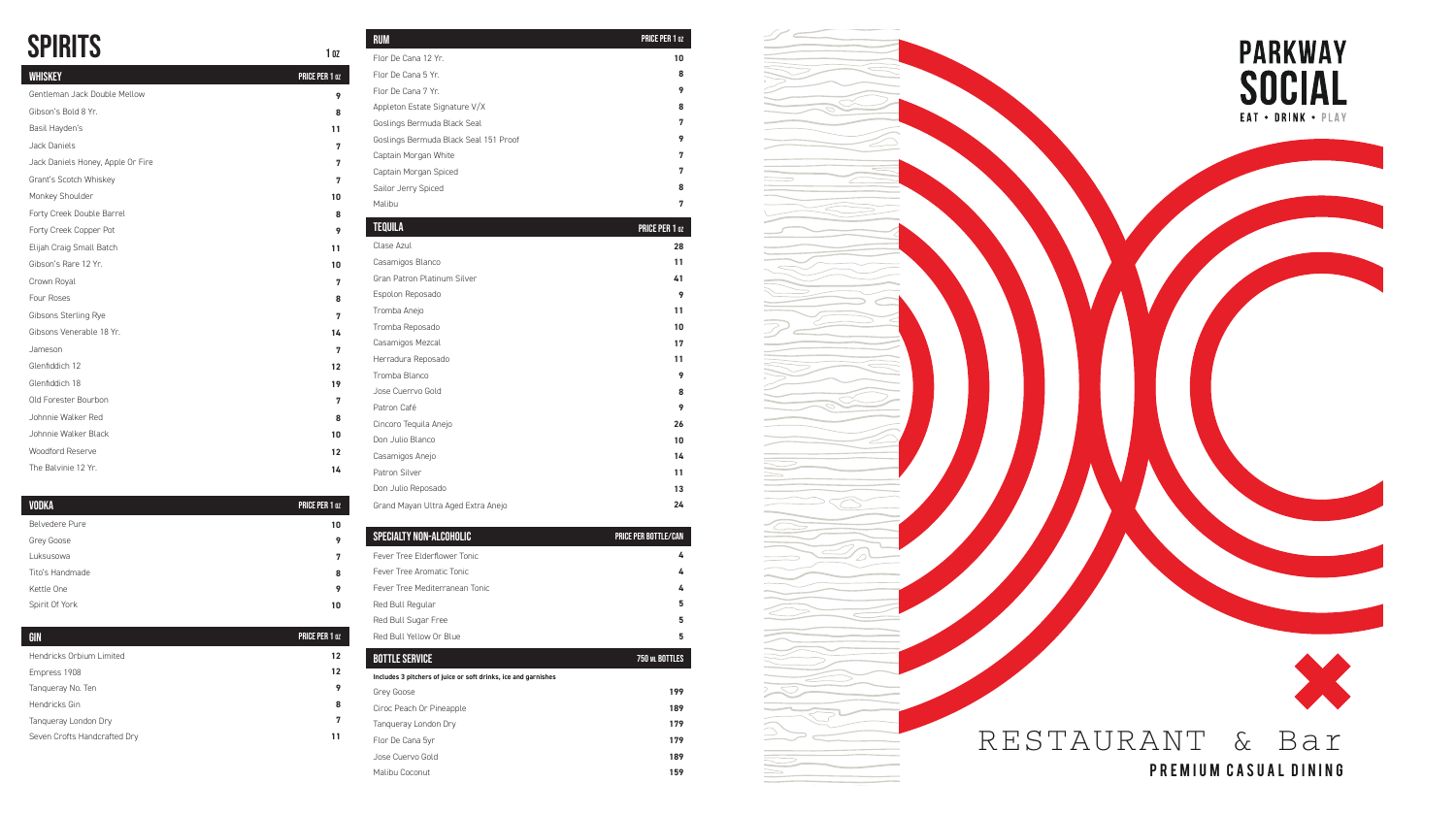### RED WINE

| <b>Tom Gore:</b>                                                                                                                    | 60Z               | 90z | <b>Bottle</b> |
|-------------------------------------------------------------------------------------------------------------------------------------|-------------------|-----|---------------|
| Cabernet Sauvignon, California                                                                                                      | $12 \overline{ }$ | 16  | 49            |
| Fig preserve, nuts, toast, herbs and honey, black fruit,                                                                            |                   |     |               |
| roasting, spice, vanilla. Pairs well with steak or lamb.                                                                            |                   |     |               |
|                                                                                                                                     |                   |     |               |
| Henry Of Pelham, Family Reserve:                                                                                                    |                   |     | <b>Bottle</b> |
| Baco Noir, Niagara VQA                                                                                                              |                   |     | 89            |
| Baco Noir is grown almost exclusively in Canada, and Henry of Pelham is home                                                        |                   |     |               |
| to some of the very best. This wine is big and wants big,                                                                           |                   |     |               |
| meaty dishes. Did someone say "Tomahawk"?                                                                                           |                   |     |               |
| <b>Featherstone:</b>                                                                                                                |                   |     | <b>Bottle</b> |
| Cabernet Franc, Niagara VQA                                                                                                         |                   |     | 49            |
| Floral notes and bramble berry. Medium bodied and balanaced                                                                         |                   |     |               |
| with plum and cherry. Pair this with our Smash Burger.                                                                              |                   |     |               |
| <b>Malivoire Small Lot:</b>                                                                                                         |                   |     | <b>Bottle</b> |
| Gamay, Niagara VQA                                                                                                                  |                   |     | 51            |
| Ripe and refreshing juicy red berry fruit with a peppery spice.                                                                     |                   |     |               |
| A Niagara shining star. Try this with a curry dish.                                                                                 |                   |     |               |
|                                                                                                                                     |                   |     |               |
| <b>Ostin's VQA:</b>                                                                                                                 | 6 oz              | 90Z | <b>Bottle</b> |
| Merlot, Niagara VQA                                                                                                                 | 8                 | 11  | 31            |
| Our Ostin wines are made from grapes grown in our very own vineyard in                                                              |                   |     |               |
| Niagara-On-The-Lake. Easy to drink and very approachable.                                                                           |                   |     |               |
| <b>Ostin's VQA:</b>                                                                                                                 | 60Z               | 90Z | <b>Bottle</b> |
| Cabernet Sauvignon, Niagara VQA                                                                                                     | 8                 | 11  | 31            |
| Our Ostin wines are made from grapes grown in our very own vineyard in                                                              |                   |     |               |
| Niagara-On-The-Lake. Easy to drink and very approachable.                                                                           |                   |     |               |
| <b>Passione Passi Reali:</b>                                                                                                        | 60Z               | 90Z | <b>Bottle</b> |
| Apassimento Organic, Italy                                                                                                          | 13                | 16  | 39            |
| This is a full bodied "Big Red". Certified organic and pairs                                                                        |                   |     |               |
| well with our Osso Bucco.                                                                                                           |                   |     |               |
|                                                                                                                                     |                   |     |               |
| <b>Robert Mondavi:</b>                                                                                                              |                   |     | <b>Bottle</b> |
| Pinot Noir, California                                                                                                              |                   |     | 51            |
| Deep ruby red in colour with notes of smokey oak, fig and cassis.<br>You might also notice hints of dark chocolate and berry jam in |                   |     |               |
| this dry, medium bodied red.                                                                                                        |                   |     |               |
|                                                                                                                                     |                   |     |               |
| <b>San Felice:</b>                                                                                                                  |                   |     | <b>Bottle</b> |
| Chianti Classico, Italy                                                                                                             |                   |     | 64            |
| Brilliant ruby red with notes of cherry, raspberry and sweet violet.                                                                |                   |     |               |
| There is a great spice to this wine which pairs nicely                                                                              |                   |     |               |

### **Cakebread Cellers: Bottle** *Cabernet Sauvignon, California* **289** A certified, sustainable winery since 2008, this is a big wine for big game. Sip on notes of chocolate, oak, vanilla and dark stone fruit. **Rodney Strong, Russian River:** And Allen and Bottle *Pinot Noir, California* **72** This intense wine is filled with black cherry, toast, vanilla and nutty flavours. Pairs beautifully with chicken or beef. **Jackson Triggs: 6 OZ** 9 OZ Bottle *Cab Franc/Cab Sauvignon, Niagara VQA* **9 12 33** Bold fruit character of ripe plum and strawberry, with notes of smoke, blueberry jam and a chocolatey finish. Try this with our Pork Dumplings. **Montalto:** 6 oz 9 oz Bottle *Cabernet Sauvignon, Italy* **9 12 32** Deep red pepper notes with an abundance of fruit on the nose. This is a fantastic charcuterie wine that's easy to drink and very approachable.

with our Ostin Club or Thai Beef Salad.

| <b>Dona Paula Estate:</b>                                              | 6 oz | 90Z | <b>Bottle</b> |
|------------------------------------------------------------------------|------|-----|---------------|
| Malbec, Argentina                                                      | 11   | 14  | 42            |
| Notes of blackberry, plum and black cherry, with earthy smoke, vanilla |      |     |               |
| and oak tones. Pair this with beef or lamb.                            |      |     |               |
|                                                                        |      |     |               |
| <b>Punti Ferrer, Gran Reserve:</b>                                     | 6 oz | 90Z | <b>Bottle</b> |
| Carmenere, Chile                                                       | 16   | 19  | 59            |
| Dark fruit fragrances with a mix of spice and roasted flavours.        |      |     |               |
| Pairs well with charcuterie and lamb.                                  |      |     |               |
|                                                                        |      |     |               |

| <b>Tandem Ars In Vitro:</b>                                                | 6 oz | 90z | <b>Bottle</b> |
|----------------------------------------------------------------------------|------|-----|---------------|
| Tempranillo, Spain                                                         | 15   | 18  | 55            |
| Cherry red in colour, with intense aromas of violet, cherry and strawberry |      |     |               |
| in the background. This wine features a long finish and our Osso Bucco     |      |     |               |
| is the perfect fit.                                                        |      |     |               |

| <b>MOSS ROXX, RESERVE:</b>                                               | <b>Bottle</b> |
|--------------------------------------------------------------------------|---------------|
| Ancient Vine Zinfandel, California                                       | 139           |
| Well balanced with an intense nose, featuring full bodied blackberry and |               |

Well balanced with an intense nose, featuring full bodied blackberry and plum notes. Notice hints of baking spice and chocolate on the finish. Having steak? You have to try this one!

#### *Sauvignon Blanc, New Zealand* **71**

Intense aromas of grapefruit, crushed lemongrass and thyme, with highlights of passion fruit and melon. Pairs well with our Cajun Prawns or Crab Stuffed Mushrooms.

### **Bella Terra: Bottle** *Fume Blanc, Niagara* **89**

Bursting with fruity notes of poached pear followed by aromas of nutmeg, vanilla and butterscotch. Featuring a long finish with gooseberry and caramel apple.

| 6 oz | 9 nz | <b>Bottle</b>                                                                                                                              |
|------|------|--------------------------------------------------------------------------------------------------------------------------------------------|
| 9    | 12   | 42                                                                                                                                         |
|      |      |                                                                                                                                            |
|      |      |                                                                                                                                            |
|      |      | Dry and fruity, this wine is finely balanced with notes of toasted bread.<br>A wonderful pairing for soups, charcuterie or just to sip on. |

| <b>Susana Balbo Crios</b>                                                  | <b>Bottle</b> |
|----------------------------------------------------------------------------|---------------|
| Torrontes, Argentina                                                       | 47            |
| Floral and fruity with apple blossom, peach, honey, pear and honeydew      |               |
| melon. This wine highlights Argentina's signature grape and is the perfect |               |
| pairing for charcuterie or fish.                                           |               |

| <b>Henry Of Pelham VQA:</b>                                       | 6 oz | 90z | <b>Bottle</b> |
|-------------------------------------------------------------------|------|-----|---------------|
| Fume Sauvignon Blanc, Niagara                                     | 12   | 15  | 44            |
| Experience melon and grapefruit on the palate, with a honeysuckle |      |     |               |
| aroma and vanilla nose from its partial barrel aging in oak.      |      |     |               |
| Tarres Chatches Af Niamenes                                       |      |     |               |

| <b>Tawse Sketches Of Niagara:</b>                              | 6 oz | 90z | <b>Bottle</b> |
|----------------------------------------------------------------|------|-----|---------------|
| Riesling, Niagara                                              | 14   | 17  | 49            |
| Floral and vibrant with nutty, fig, smoke and pear notes.      |      |     |               |
| Gentle and sweet with a long, intense finish. Pair it with one |      |     |               |
| any of our fish dishes.                                        |      |     |               |
|                                                                |      |     |               |

| <b>Ravine:</b>                                                          | 6 oz | <b>9</b> nz | <b>Bottle</b> |
|-------------------------------------------------------------------------|------|-------------|---------------|
| Gewurztraminer, Niagara                                                 | 15   | 18          | 64            |
| Nose filled with rose, jasmine, lychee, apricot, grapefruit and ginger. |      |             |               |
| On the palate, it is tropical and rich with a refreshing finish.        |      |             |               |

| Inniskillin:          | 6 oz | <b>9 oz</b> | Bottle |
|-----------------------|------|-------------|--------|
| Pinot Grigio, Niagara |      |             |        |

A beautiful straw colour with aromas of citrus, candy, herbs and cantaloupe. This dry wine is medium bodied with nutty, citrus fruit and melon flavours, featuring a clean finish.

| <b>Featherstone VQA:</b>                                    | 6 oz | 90z | <b>Bottle</b> |
|-------------------------------------------------------------|------|-----|---------------|
| <b>Four Feathers Blend, Niagara</b>                         | 9    | -12 | -32           |
| This is an easy and approachable blended white of Riesling. |      |     |               |
| Unoaked Chardonnay, Sauv Blanc and Gewurztraminer.          |      |     |               |
| A salad wine if there ever was one!                         |      |     |               |

### WHITE WINE

| Fontanassa Docg "Ca Adua":                                                                                                                                       | 60Z | 90z | <b>Bottle</b> |
|------------------------------------------------------------------------------------------------------------------------------------------------------------------|-----|-----|---------------|
| Gavi, Italy                                                                                                                                                      | 16  | 19  | 56            |
| Enjoy peach, pear, apple, citrus and mineral tones. A perfect fit for several of our<br>dishes including Calamari, Prawn Skillet and of course the Caesar Salad. |     |     |               |
| <b>Castelfeder Vom Stein:</b>                                                                                                                                    |     |     | <b>Bottle</b> |
| Pinot Bianco, Italy<br>With strong notes of peach, pear, citrus cream cheese and yeast.                                                                          |     |     | 74            |
| Pairs effortlessly with our Spinach Dip.                                                                                                                         |     |     |               |
| <b>Ostin's VQA:</b>                                                                                                                                              | 60Z | 90Z | <b>Bottle</b> |
| Chardonnay, Niagara VQA                                                                                                                                          | 8   | 11  | 31            |
| Our Ostin wines are made from grapes grown in our very own vineyard<br>in Niagara-On-The-Lake. Easy to drink and very approachable.                              |     |     |               |
| Ostin's VQA:                                                                                                                                                     | 60Z | 90z | <b>Bottle</b> |
| Riesling, Niagara VQA                                                                                                                                            | 8   | 11  | 31            |
| Our Ostin wines are made from grapes grown in our very own vineyard                                                                                              |     |     |               |
| in Niagara-On-The-Lake. Easy to drink and very approachable.                                                                                                     |     |     |               |
| <b>Franschhoek Cellars:</b>                                                                                                                                      | 60Z | 90Z | <b>Bottle</b> |
| Chenin Blanc, South Africa                                                                                                                                       | 12  | 16  | 42            |
| Notes of pineapple, ripe peach, nectarine and honeysuckle.                                                                                                       |     |     |               |
| Fresh and zesty on the finish. Pair with any of our pastas.                                                                                                      |     |     |               |
| <b>Malivoire:</b>                                                                                                                                                | 60Z | 90Z | <b>Bottle</b> |
| Pinot Gris, Niagara                                                                                                                                              | 14  | 17  | 49            |
| Experience the scents of pineapple, pear and lime while the palate shows green<br>apple and pink grapefruit. This is a light, fresh sipping wine.                |     |     |               |
| <b>Burnt Ship Bay:</b>                                                                                                                                           | 60Z | 90Z | <b>Bottle</b> |
| Sauvignon Blanc, Niagara                                                                                                                                         | 11  | 14  | 36            |
| Notes of nectarine, guava, passion fruit, poached pear and citrus. Great length<br>lemon balm and mineral on the finish.                                         |     |     |               |
|                                                                                                                                                                  |     |     | <b>Bottle</b> |
| Josh Cellars:                                                                                                                                                    |     |     |               |
| Sauvignon Blanc, Calfornia                                                                                                                                       |     |     | 55            |
| Aromatic and bright with flavours of ripe pear, fresh fig, chamomile and                                                                                         |     |     |               |

| <b>Malivoire Small Lot:</b>                                        | 6 OZ | <b>9</b> oz | <b>Bottle</b> |
|--------------------------------------------------------------------|------|-------------|---------------|
| Chardonnay, Niagara                                                |      | 14 17       | 49            |
| Epiguarean apple, pear, and lemon with soft beneves mondered notes |      |             |               |

Enjoy green apple, pear, and lemon with soft honeycomb and floral notes. This Chardonnay has certainly spent some time in French Oak.

#### **Tinpot Hut: Bottle**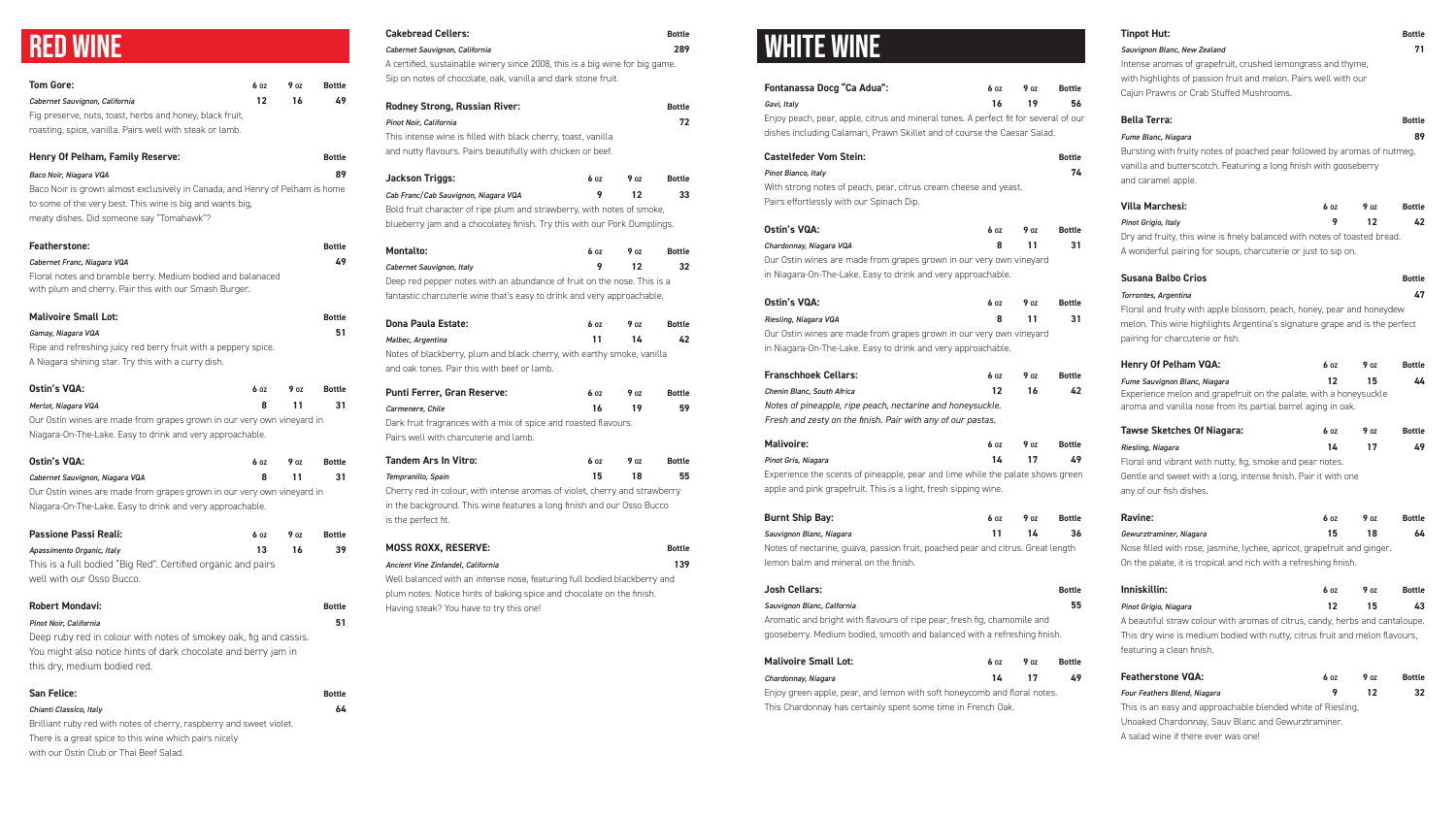## ROSÉ & SPARKLING

| <b>Ruffino Sparkling Rosé:</b>                                                                    | 60Z |     | <b>Bottle</b> |
|---------------------------------------------------------------------------------------------------|-----|-----|---------------|
| Prosecco, Italy<br>Experience notes of strawberry, rose petal, red berries and peach with a crisp | 12  |     | 47            |
| finish. This approachable wine pairs well with any of our fish dishes or can                      |     |     |               |
| be sipped on it's own.                                                                            |     |     |               |
|                                                                                                   |     |     |               |
| <b>Champagne Victoire Brut Prestige:</b>                                                          |     |     | <b>Bottle</b> |
| Champagne, France                                                                                 |     |     | 129           |
| A classic straw colour with fine bubbles, featuring notes of brioche and citrus,                  |     |     |               |
| with a floral and nutty aroma. Enjoy a lively, acidic finish.                                     |     |     |               |
| <b>Ravine:</b>                                                                                    | 60Z |     | <b>Bottle</b> |
| Charmat, Niagara                                                                                  | 14  |     | 49            |
| Fine aromas of sautéed apple, lemon custard and notes of white flowers.                           |     |     |               |
| In the mouth it has a delicate mousse that unfolds slowly across your tongue.                     |     |     |               |
| It is both fresh and enticing. Pair this with any of our Nashville Chicken dishes                 |     |     |               |
| and you won't be disappointed.                                                                    |     |     |               |
| Moet & Chandon Grand Vintage 2013:                                                                |     |     | <b>Bottle</b> |
| Extra Brut Champagne, France                                                                      |     |     | 299           |
| This vintage boasts texture, acidity and serious aging potential. Notes of crisp                  |     |     |               |
| apple and white fruit show through a line of freshness. This is one of the                        |     |     |               |
| highest rated Champagne available.                                                                |     |     |               |
| <b>Ostin's Dry Sparkling:</b>                                                                     | 60z |     | <b>Bottle</b> |
| Metodo Italiano, Niagara                                                                          | 10  |     | 35            |
| Our Ostin wines are made from grapes grown in our very own vineyard in                            |     |     |               |
| Niagara-On-The-Lake. Easy to drink and very approachable.                                         |     |     |               |
|                                                                                                   |     |     |               |
| Henry Of Pelham Catharine Cuvee Sparkling Rosé:                                                   |     |     | <b>Bottle</b> |
| Pinot Noir/Chardonnay, Niagara                                                                    |     |     | 62            |
| Perfumed and round with great expressions of berry.                                               |     |     |               |
| Spends 24 months on the lees to achieve it's delicious flavour.                                   |     |     |               |
| <b>Gran Feudo Rosé:</b>                                                                           | 60Z | 90Z | <b>Bottle</b> |
| Garnacha, Spain                                                                                   | 12  | 15  | 39            |
| Aromatic expressions of red plum, strawberry and                                                  |     |     |               |
| freshly baked bread. Featuring a dry, medium body.                                                |     |     |               |
| <b>Saintly Rosé:</b>                                                                              | 60Z | 90Z | <b>Bottle</b> |
| Rose, Niagara                                                                                     | 11  | 14  | 37            |
| Experience strawberry, raspberry, peach and lime on the nose                                      |     |     |               |

with subtle floral notes. This Rosé offers a crisp and dry finish.

## DESSERT & ICEWINE

| <b>Henry Of Pelham Icewine:</b>                                  | 2 <sub>0z</sub> | <b>Bottle</b> |
|------------------------------------------------------------------|-----------------|---------------|
| Cabernet Franc, Niagara                                          | 21              | 70            |
| Intense and vibrant aromas of strawberry and raspberry.          |                 |               |
| Inniskillin Icewine:                                             | 2 <sub>oz</sub> | <b>Bottle</b> |
| Vidal, Niagara                                                   | 16              | 58            |
| Aromas of mango and orange dominate the palate with local peach, |                 |               |
| nectarine and citrus notes. This Icewine is crisp and balanced.  |                 |               |
| Fonseca Bin No. 27 Reserve:                                      |                 | 2 oz          |
| Port, Portugal                                                   |                 | 9             |
| Deep purple in colour, with upfront aromas of blood orange,      |                 |               |
| black plum, smoke and spice box. Featuring a long finish.        |                 |               |
|                                                                  |                 |               |
| Warre's Otima 10 Yr Old:                                         |                 | 2 oz          |
| Port, Portugal                                                   |                 |               |

Bright, medium tawny in colour. Featuring flavours of red fruit, dried fig and pear. Medium body and medium acid with a warm finish.

## **HOT/COLD COFFEE DRINKS** 2.502 12

| <b>DRAUGHTS</b>                              | 200z | <b>60 OZ PITCHER</b> |
|----------------------------------------------|------|----------------------|
| <b>Blackburn Screaming Tunnels Amber</b>     | 9    | 26                   |
| <b>Cold Break Kentucky Ale</b>               | 9    | 26                   |
| <b>Steam Whistle Pilsner</b>                 | 8    | 24                   |
| <b>Oast House Barnraiser Country Ale</b>     | 8    | 24                   |
| <b>Michelob Ultra Lager</b>                  | 8    | 24                   |
| Keith's Red Ipa                              | 8    | 24                   |
| <b>Budweiser Pale Lager</b>                  | 7    | 22                   |
| Mill St. Organic Lager                       | 8    | 24                   |
| <b>Bud Light Lager</b>                       | 7    | 22                   |
| <b>Brickworks Cider</b>                      | 9    | 26                   |
| Fairweather High Grade Ipa                   | 9    | 26                   |
| <b>Ironwood Ciderita</b>                     | 11   |                      |
| <b>Stella Artois Pilsner</b>                 | 9    | 28                   |
| <b>Guinness Stout</b>                        | 9    |                      |
| <b>Brunch Strawberry Cider</b>               | 9    | 26                   |
| <b>Grain &amp; Grit Max's Big Sour</b>       | 9    | 26                   |
| Voodoo Ranger Ipa                            | 9    | 26                   |
| <b>Bellwoods Jutsu Pale Ale</b>              | 9    | 26                   |
| <b>Hop City Barking Squirrel Amber Lager</b> | 8    | 24                   |
| <b>Collective Arts Jam Up The Mash</b>       | 9    | 26                   |

### BOTTLES/CANS

### **Lagers/Ales**

| Corona                                                                          | 330 ml | 7   |
|---------------------------------------------------------------------------------|--------|-----|
| <b>Miller Genuine Draft</b>                                                     | 355 ml | 7   |
| <b>Heineken</b>                                                                 | 330 ml | 7   |
| <b>Bud</b>                                                                      | 341 ml | 6.5 |
| <b>Landshark</b><br>(add a shot of Jose Cuevo for \$5 more and get it "LOADED") | 355 ml | 7   |
| <b>Blue</b>                                                                     | 341 ml | 6.5 |
| <b>Blue Light</b>                                                               | 341 ml | 6.5 |
| <b>Bud Light</b>                                                                | 341 ml | 6.5 |
| Innis & Gunn Original                                                           | 473 ml | 8   |
| <b>Modelo Especial Mexican Pilsner</b>                                          | 355 ml | 7   |

SIZE PRICE

# CRAFT BEERS & DRAUGHT

We boast one of the largest selections of craft beers in the area. While they often change with the season and whims of the Brew Master, we would like to highlight some of the greats we offer year round. Your server can answer any questions you may have about our current lineup on tap, in bottles and/or cans.

| <b>IPA'S</b>                                                              | <b>Size</b> | <b>Price</b> |
|---------------------------------------------------------------------------|-------------|--------------|
| <b>Hanalei Hawaiian IPA</b>                                               | 355 ml      | 8            |
| <b>Collective Arts Ransack The Universe</b>                               | 473 ml      | 8            |
| <b>Grain &amp; Grit Oh Snap</b>                                           | 355 ml      | 7            |
| <b>Great Lakes Brew Octopus</b><br><b>Wants To Fight</b>                  | 473 ml      | 8            |
| <b>Fairweather Kiku</b>                                                   | 473 ml      | 8            |
| <b>Bench Brewing Ball's Falls Session IPA</b>                             |             |              |
|                                                                           | 473 ml      | 8            |
| <b>Cold Break Sublime Hazy IPA</b>                                        | 473 ml      | 9            |
| Dragan "West" IPA                                                         | 473 ml      | 8            |
| <b>Sours &amp; Stouts</b>                                                 | <b>Size</b> | <b>Price</b> |
| <b>Collective Arts Jam Up</b>                                             |             |              |
| The Mash Hopped Sour                                                      | 473 ml      | 8            |
| <b>Sawdust City Brewing</b>                                               |             |              |
| <b>Chocolate Raspberry</b>                                                | 473 ml      | 9            |
| <b>Collective Arts Mai Tai Sour</b>                                       | 473 ml      | 8            |
| <b>Grain &amp; Grit Sweater Weather</b><br><b>Coconut &amp; Chocolate</b> | 355 ml      | 8            |
| <b>Cold Break Raspberry Sour</b>                                          | 473 ml      | 9            |
| <b>Blood Brothers Unify</b>                                               | 500 ml      | 11           |
|                                                                           |             |              |
| <b>Wheat &amp; Porters</b>                                                | <b>Size</b> | <b>Price</b> |
| <b>Peacan Pie Porter</b>                                                  | 473 ml      | 8            |
| <b>Cold Break Dunkel</b>                                                  | 473 ml      | 9            |
| <b>Belgian Moon</b>                                                       | 473 ml      | 8            |
| <b>Fruli Strawberry</b>                                                   | 330 ml      | 9            |
| <b>Bellwoods White Picket Fence</b>                                       | 500 ml      | 10           |
| Kronenburg 1664                                                           | 330 ml      | 7            |
| <b>Oast House Pitchfork Porter</b>                                        | 473 ml      | 8            |
| <b>Ales</b>                                                               | <b>Size</b> | <b>Price</b> |
| <b>Grand River Brewing Ploughmans Ale</b>                                 | 473 ml      | 8            |
| Dragan "The Hunt"                                                         |             |              |
| <b>Niagara River Lions Basketball</b>                                     | 473 ml      | 8            |
| Dragan "Garnet"                                                           | 473 ml      | 8            |
| La Trappe Tripel Dutch Ale                                                | 750 ml      | 18           |
| <b>Ciders, Coolers &amp; Seltzers</b>                                     | <b>Size</b> | <b>Price</b> |
| <b>Cold Break Lakeside</b>                                                |             |              |
| <b>Spruce Beer Seltzer</b>                                                | 473 ml      | 8            |
| <b>Jaw Drop Coolers</b>                                                   | 473 ml      | 9            |
| <b>Moosehead Raddler Grapefruit</b>                                       | 473 ml      | 7            |
| <b>Stiegl Raddlers</b>                                                    | 473 ml      | 9            |
| <b>Smirnoff Ice</b>                                                       | 330 ml      | 7            |
| Little Buddha Organic<br><b>Drinks Peach Or Pineapple</b>                 | 355 ml      | 8            |
| <b>White Claw Seltzers</b>                                                | 473 ml      | 8            |
| <b>Non-Alcohol</b>                                                        | <b>Size</b> | <b>Price</b> |
| Heineken 00                                                               | 341 ml      | 6            |
|                                                                           |             |              |

#### **"G" Stout Espresso Martini:**

Guiness Stout, Café Patron, Crème de Cacao, espresso and oat milk. With a coffee bean float.

#### **Salted Caramel Espresso Martini:**

This isn't a classic Starbucks drink. Vodka, Café Patron, espresso, coffee liqueur and caramel sauce.

#### **Campfire Martini:**

Vodka, Café Patron, marshmallow syrup, espresso and coffee liqueur.

#### **Mulled Wine:**

Our mixologists have created their version of Mulled Wine featuring Ontario red wine warmed ever so gently with star anise, cinnamon and orange. If you prefer a cold one, we have that too.

#### **Spiked Coffee Tonic:**

Your choice of gin or bourbon combined with Café Patron, espresso, simple syrup and Fever Tree Tonic.

#### **"Old Fashioned" Hot Chocolate:**

This one is NOT kid friendly. An adults-only hot chocolate with bourbon, orange syrup, orange bitters and a torched orange for that little something extra.